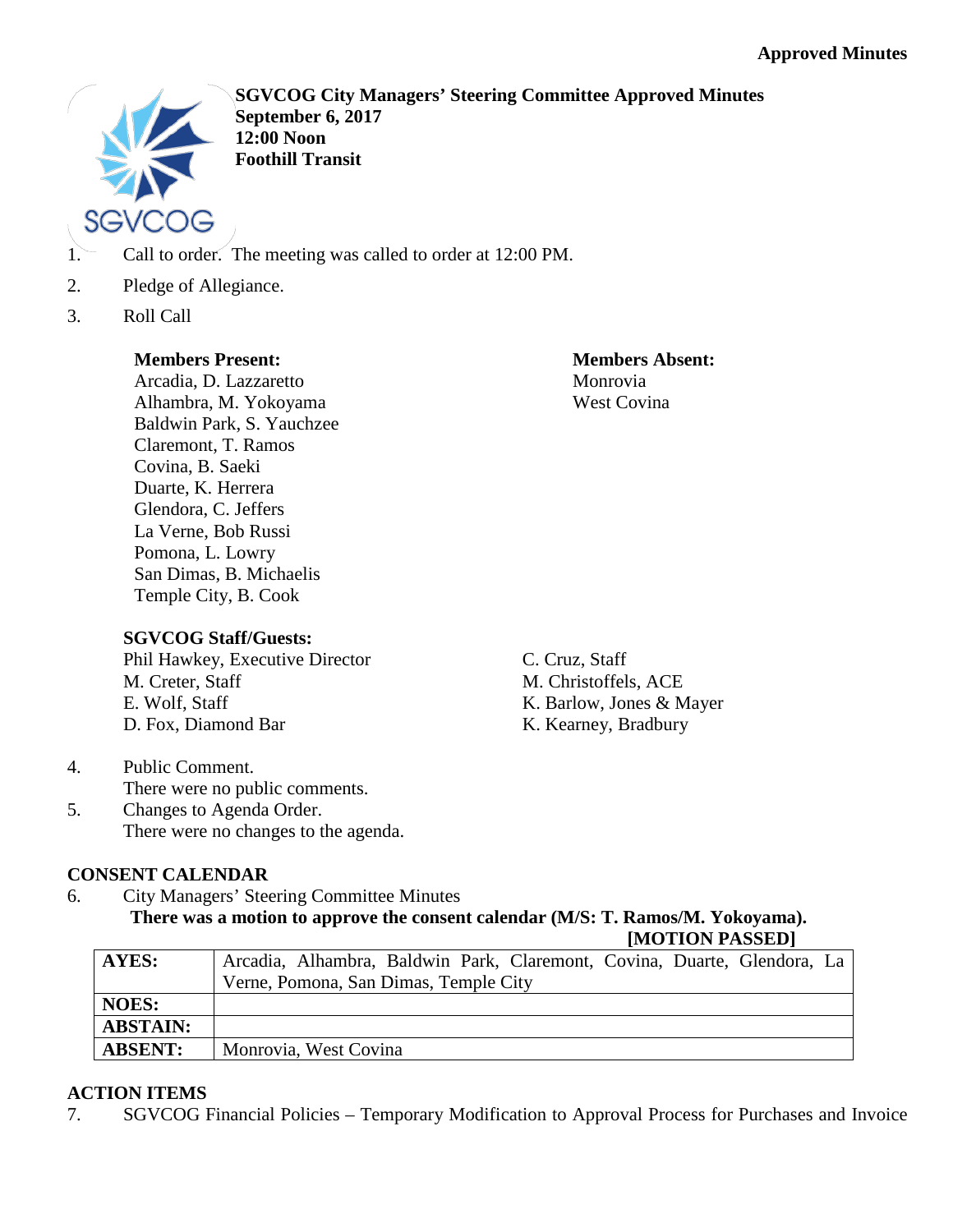#### Approvals

## **There was a motion to recommend that the Governing Board authorize temporary modifications to the approval process for purchases and invoice approvals. (M/S: C. Jeffers/S. Yauchzee).**

| <b>AYES:</b>    | Arcadia, Alhambra, Baldwin Park, Claremont, Covina, Duarte, Glendora, La |
|-----------------|--------------------------------------------------------------------------|
|                 | Verne, Pomona, San Dimas, Temple City                                    |
| <b>NOES:</b>    |                                                                          |
| <b>ABSTAIN:</b> |                                                                          |
| <b>ABSENT:</b>  | Monrovia, West Covina                                                    |

8. Memorandums of Agreement (MOAs) with the City of Los Angeles and Other Participating Cities for Administration of Contracts related to the Coordinated Integrated Monitoring Program (CIMP) for the Upper Los Angeles River (ULAR) Enhanced Watershed Management Plan (EWMP)

C. Jeffers was concerned that the COG would become dependent on this revenue and then would be left in a bad financial position if the contract closed at some point in the future. He also recommended that the COG receive the actual contract for review prior to taking this item to the Governing Board for approval.

**There was a motion to recommend that the Governing Board authorize the Executive Director to execute MOAs with participating cities to administer contracts related to the ULAR CIMP, pending receipt of the draft MOU for inclusion with the Board report. (M/S: C. Jeffers/L. Lowry).**

**[MOTION PASSED]**

| <b>AYES:</b>    | Arcadia, Alhambra, Baldwin Park, Claremont, Covina, Duarte, Glendora, La |
|-----------------|--------------------------------------------------------------------------|
|                 | Verne, Pomona, San Dimas, Temple City                                    |
| <b>NOES:</b>    |                                                                          |
| <b>ABSTAIN:</b> |                                                                          |
| <b>ABSENT:</b>  | Monrovia, West Covina                                                    |

9. Contract for Metro Board of Director Support Services

P. Hawkey discussed the proposed changes to the contract for direct support services to the SGVCOG Metro board member. He noted that the current contractor has decades of experience working with Metro and is adept at lobbying for SGVCOG interests. The committee discussed the proposed contract and provided feedback to staff.

## 10. Contract with LA County for Measure H/ Homelessness Funding **There was a motion to recommend that the Governing Board approve the contract (M/S: T. Ramos/S. Yauchzee).**

## **[MOTION PASSED]**

| <b>AYES:</b>    | Arcadia, Alhambra, Baldwin Park, Claremont, Covina, Duarte, Glendora, La |
|-----------------|--------------------------------------------------------------------------|
|                 | Verne, Pomona, San Dimas, Temple City                                    |
| <b>NOES:</b>    |                                                                          |
| <b>ABSTAIN:</b> |                                                                          |
| <b>ABSENT:</b>  | Monrovia, West Covina                                                    |

11. FY 2016-174<sup>th</sup> Quarter Financial Report

The steering committee received and filed the report.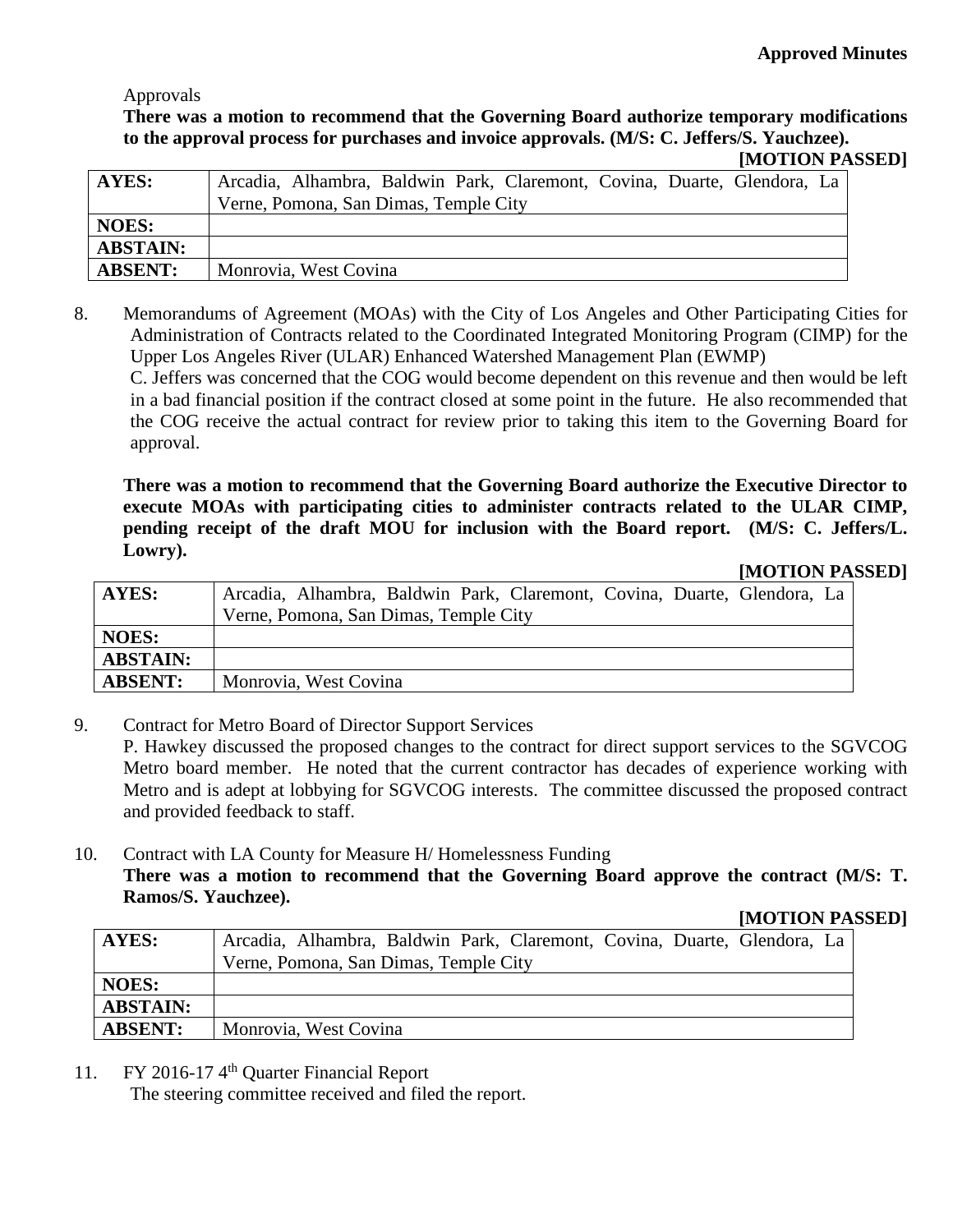12. Contract with Raupp Consulting Group for Organizational Change Management

The committee discussed whether Raupp Consulting is qualified to manage the merger of two government entities given that its experience is in the private sector. P. Hawkey pointed out that the firm has experience merger engineering companies and that employee anxiety issues are the same in either case. P. Hawkey also introduced the idea of forming an Ad Hoc group including SGVCOG officers and city managers to help shepherd the integration of ACE and COG.

#### **There was a motion to recommend that the Governing Board approve a contract with Raupp Consulting Group for Organizational Change Management. (M/S: C. Jeffers/L. Lowry). [MOTION PASSED]**

|                 | $\bf{H}$                                                                 |  |  |
|-----------------|--------------------------------------------------------------------------|--|--|
| <b>AYES:</b>    | Arcadia, Alhambra, Baldwin Park, Claremont, Covina, Duarte, Glendora, La |  |  |
|                 | Verne, Pomona, San Dimas, Temple City                                    |  |  |
| <b>NOES:</b>    |                                                                          |  |  |
| <b>ABSTAIN:</b> |                                                                          |  |  |
| <b>ABSENT:</b>  | Monrovia, West Covina                                                    |  |  |

#### **DISCUSSION ITEMS**

13. Update on ACE/COG Integration (Including Draft Revisions to JPA and Bylaws)

Handouts were distributed showing the proposed changes to the JPA and Bylaws. P. Hawkey discussed the changes which initiated a conversation about how eminent domain cases would be resolved. C. Jeffers recommended that at least five board members must agree to pull a decision from the ACE Committee to the Governing Board for review.

14. Treasurer's Report

The Treasurer's Report was received with no concerns.

- 15. LA County Blue Ribbon Commission on Public Safety Steering Committee members discussed the city-initiated public awareness campaign and the number and breadth of cities that have signed on.
- 16. Gateway Service Delivery Project A handout from Management Partners was distributed detailing their findings from a study on shared services done in the Gateway Cities COG.

## **UPDATE ITEMS**

17. ACE Construction Authority – Oral Report

M. Christoffels reviewed the ACE's participation in the San Gabriel Valley Legislative Caucus held on August  $30<sup>th</sup>$  in Sacramento.

18. Executive Director's Monthly Report – Oral Report The Executive Director distributed copies of the agenda for the General Assembly and discussed planning and the flow of the event.

## **CLOSED SESSION**

19. PUBLIC EMPLOYMENT: Titles: Executive Director pursuant to California Government Code section 54957

CONFERENCE WITH LABOR NEGOTIATORS: Agency designated representatives: Phil Hawkey, Richard D. Jones, Kim Barlow, Dominic Lazzaretto, Tony Ramos and Chris Jeffers; Unrepresented employee: Executive Director pursuant to California Government Code section 54957.6. The committee discussed the Executive Director position and hiring details. No action was taken.

#### **COMMITTEE MEMBER ITEMS**

C. Jeffers requested that a discussion of Community Choice Energy be added to the October agenda.